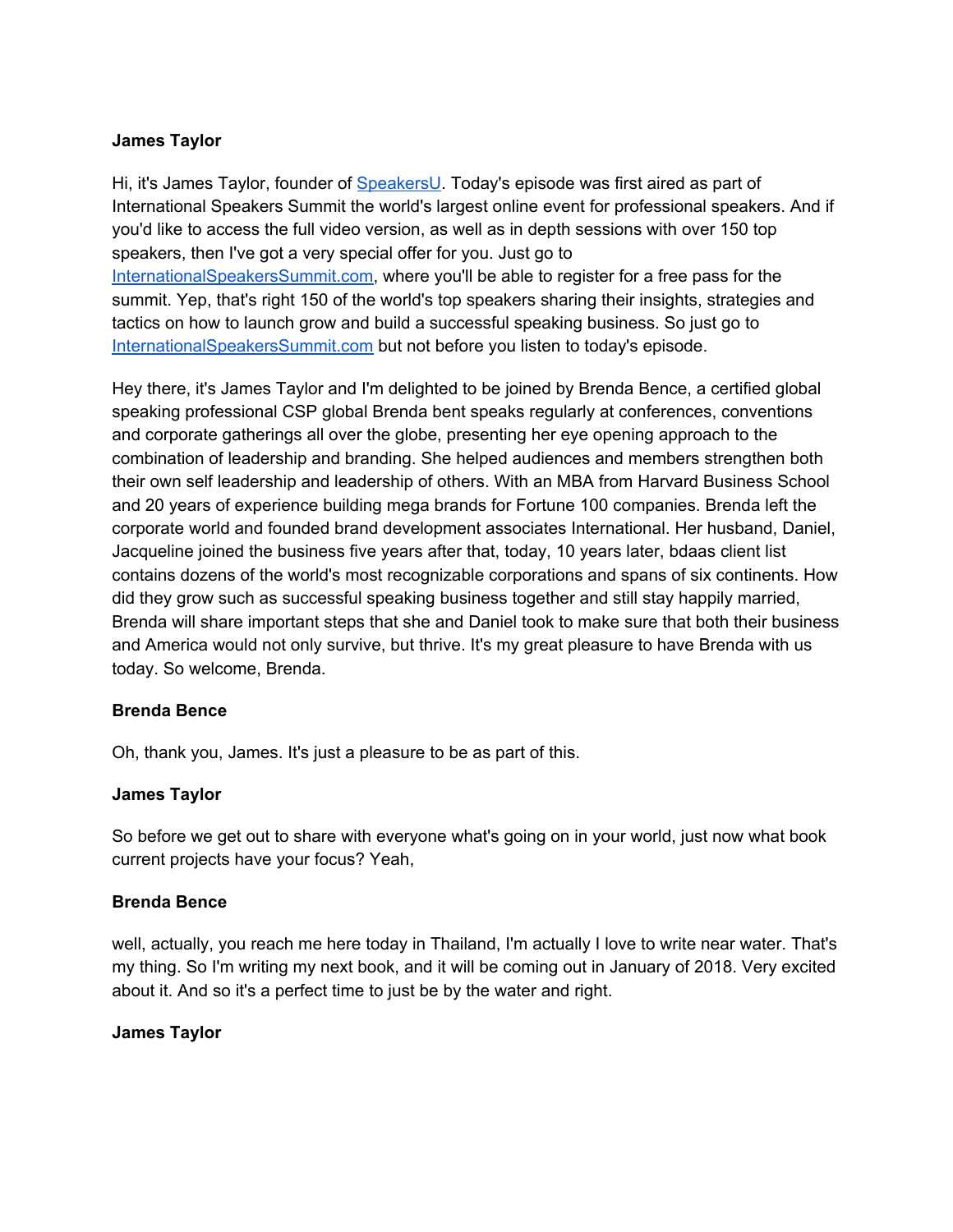So that's what I'm doing. Beautiful. And how did you get into this world of speaking in the first place where it all began? For you?

# **Brenda Bence**

Yeah, well, actually, I left the big corporate world after 20 years, as you mentioned, and I decided I really wanted to find a sweet spot between leadership and branding. And I wanted to be able to deliver that in a multitude of ways, both in executive coaching, as well as in professional speaking through books, etc. online courses. So really, it was kind of natural, then ultimately, I went and listen to someone talk about being a professional speaker. And I thought, Okay, let's do that. So, so I've started that. And it's really been that that simple. And it just took off from there.

# **James Taylor**

And in those early days of just moving from the corporate world into the professional speaking world, who those early mentors or role models here,

# Brenda Bence

you know, I was one of the things I always recommend to early professional speakers just starting out, get a coach. And I got a couple of coaches early on in my career. The first one was Sandra shrift sound, right? A wonderful woman out of California. And actually then also, I worked with Lou heckler wonderful man, fantastic speaker. And he really helped me shape my my business terms of speaking what I wanted to achieve, know how, what it meant to really be a professional speaker. So there's so many people James, you know, we're, we're always giving back to each other. This is such a wonderful community speakers are, we're always giving back to everybody else. So I did the same, you know, I always say pay it forward, because I felt so mentored and taken care of in my early part of my career.

# **James Taylor**

And but before we came on, on this, we were discussing how we can make the topic of our conversation today. And we were talking about the importance of our partners and growing up helping grow our businesses and certain supporters. And, and this isn't something I don't really hear or see talked about so much at conventions or event. So I was really keen to talk about this, because we can do this with the summit, we can go on some of those areas that which aren't talked about so much. So when you you mentioned you can start the business and you got going for the first five years on your own. But then there came a point where you decided to bring your spouse side to kind of come into the business together. Tourism, what were those conversations around that time when you were thinking about possibly coming together and working on the business together?

# **Brenda Bence**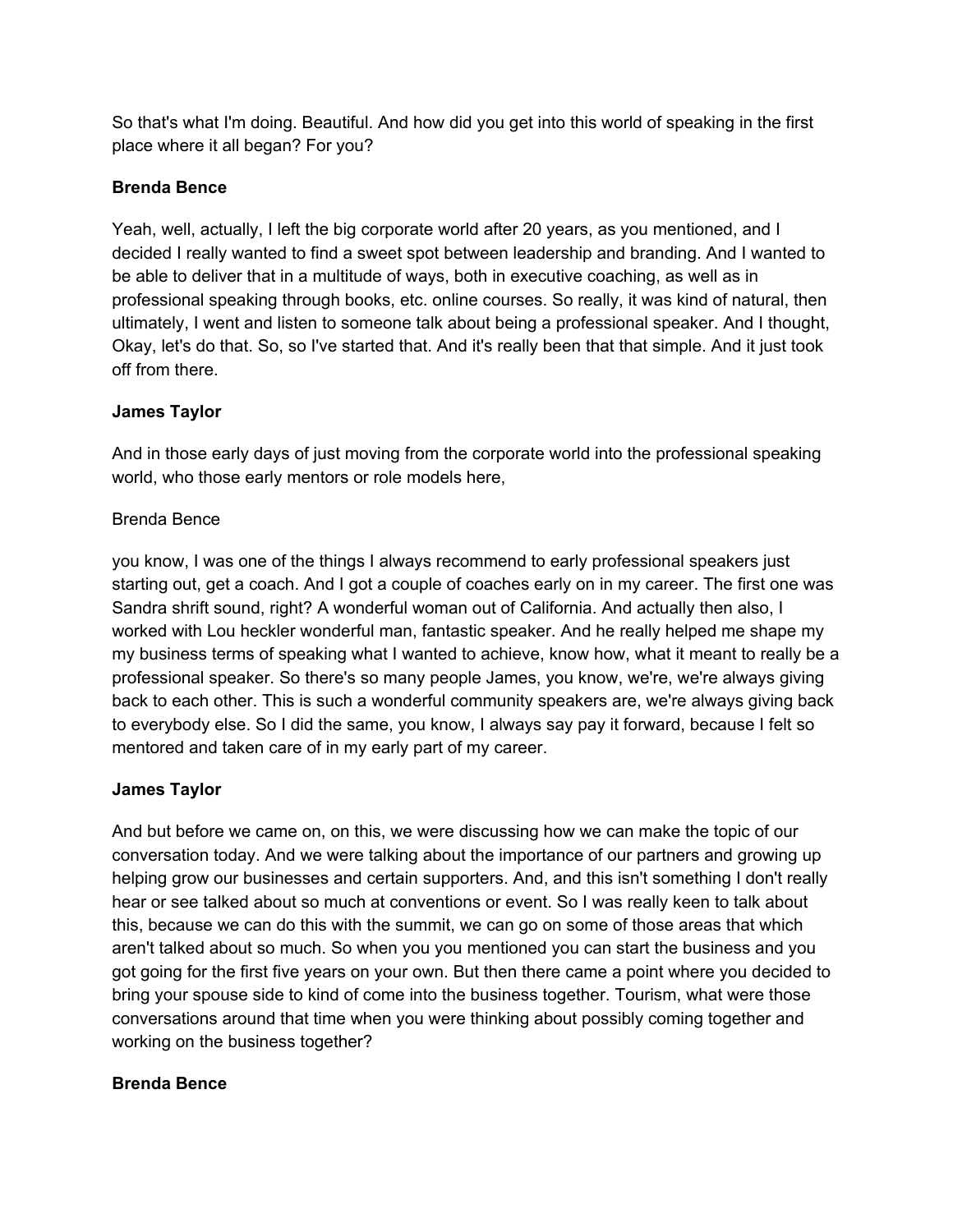Well, Daniel, my husband, Daniel Jackman was actually CFO of a regional company. He had quite a big job and a 500 person organization. So I was really trying to run the business by myself. And I had a small team of people we were doing fine. But the incremental growth was just that incremental those first five years. It wasn't the kind of growth that I felt we could have. And I realized that I was the bottleneck, James, because I was the one right I was trying to manage all the people working with me finance, accounting and all the various people I suddenly realized all that time that I was spending doing that, which is not that I didn't enjoy it, but it's just I'd rather be on the mic. I could be on the mic or working with clients or connecting, I realized I was the bottleneck. So I was talking to Daniel about it. And I just said, I know that I'm the bottleneck here. And what I really neat, what we really need is a good general manager to help with this business. And that's when the conversation started, because I realized I was married to him.

#### **James Taylor**

So what were those, what were those kind of if someone is listening just now and just for transparency, my wife and I, we we've built our business together since 2001. So So we've kind of gone through that, and and, you know, sent to yourself as well. But if anyone just now this thinking about bringing the husband wife partnering with his significant other and kind of building the business together, what are the questions that they should be asking of themselves to know whether it's a good fit for them?

# **Brenda Bence**

Well, it's a great question, James. And in many ways, I wish that we had been asked those questions early on to I think this is learning by fire sometimes, you know, people say you work with your husband, how does that work? You know, but here's the point there, I think there's three key questions you really want to think about before you decide to work together. The first one is, what do you want? What do you want to achieve? Really, like? What's the intention of running the business together? Because it's not like a nine to five job working together in this business. It's a lifestyle choice. And so I always ask people, if you're struggling to manage two careers, is it that you're managing vacation schedules gets too complicated? Or is it you want freedom to spend more time with your kids, that is not our situation, we don't have children. But the first two were very real, we did struggle to manage two careers, it's very difficult to find the time off, when one person is busy in one job, then suddenly they move the other person available. And it just was very challenging. And of course, for our situation, the intention was to marriage to marry the talents that we both brought, for which we realize were quite synergistic. So and we need it simply the business needed a good general manager, someone who could manage the put Daniel, post the back office while I did the front office, and it worked really well. So you have to ask yourself, what do you want to achieve? What's the intention? I think that's the first question. The second question, I would say is, are you as compatible in the workplace as you are at home? It's a very important question. You know, the reasons why you fall in love with someone James, and you know, this, and then you marry them may not be the same characteristics you want in a partner in business. So you really have to think about that. And is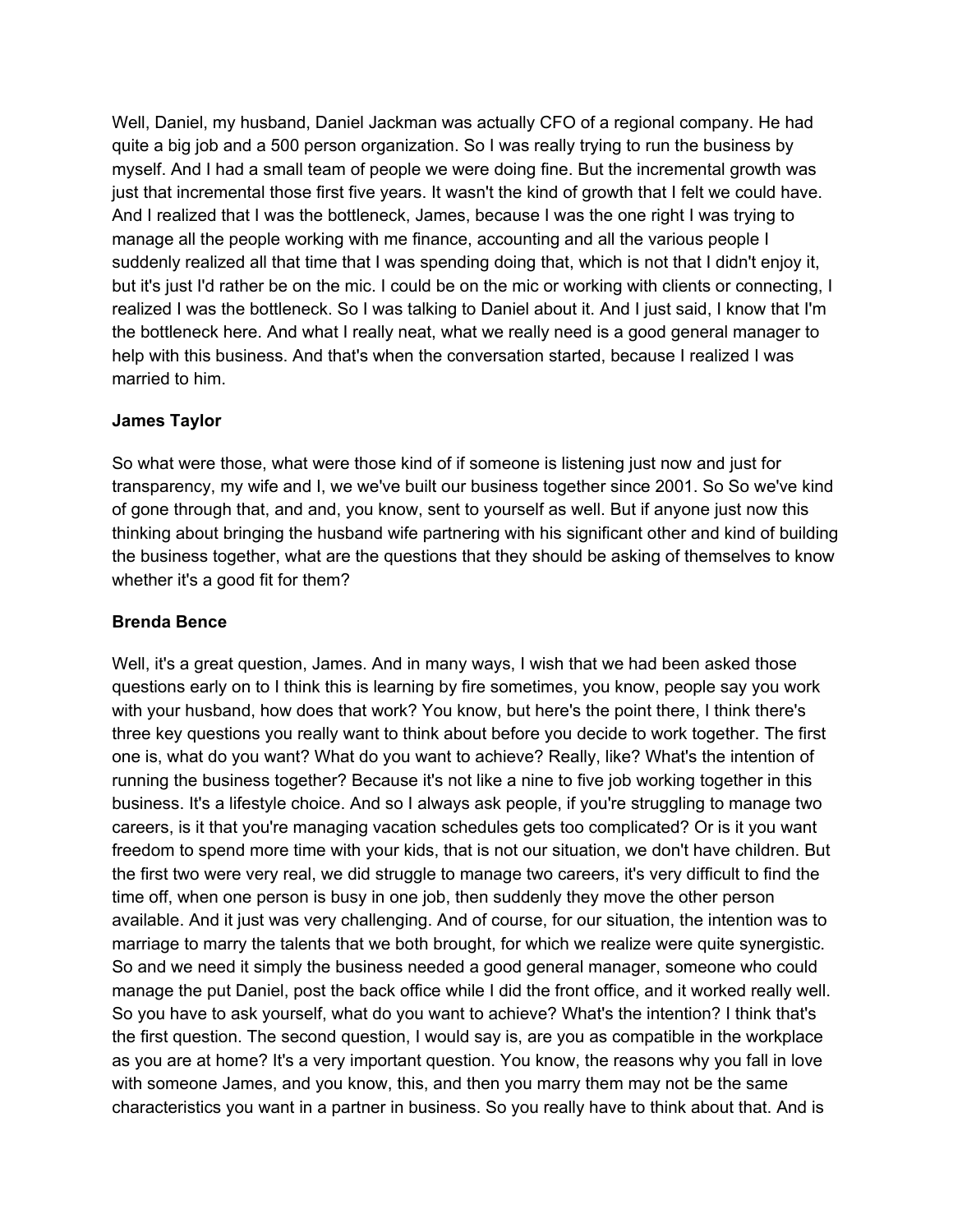there a generally good mix of skills between the two of you? If so, fantastic. But if you like to do the same things, well, how's that going to work out? If you both like to do marketing and branding? Well, then who's gonna be doing the finance and accounting? Right? So I think for Daniel night really worked well, because he's finance accounting administration operations, it it's good at that. I'm branding, I'm strategy, I'm marketing, I'm client relationships, product development, it was a beautiful mix, it was a very, very nice mix. But I really don't think it's always right for every couple. So you have to really look at yourself and say, What do we bring? What do we both bring? And are we as compatible in the workplace as we are at home? And then the third question I would ask is, can you manage the risk, you know, especially if your other if your spouse is working at another job already, and he or she is thinking about leaving that job to join you and your speaking business, that means you're doing two things. One, you're putting both of your career eggs in one basket, right in your one business, but also financially, you know, when you're not on the mic, as a speaker, you don't earn income? Well, unless, of course, you have a thriving online business selling associated products and books. But usually, most speakers don't make enough from that to have a full time as a full time job speaking really needs to be your full time job. And when you drop your spouse's immediate salary, can you justify that? You know, can you justify that? So that's a really important question to look at both financially and from a career standpoint,

#### **James Taylor**

you went through that transition of kind of going from working big business big corporates, to to small kind of just building it gradually. And then obviously, Daniel went through that same thing of like, 500 person business into being small. So I've always had an interest in the, you know, the psychological side of that, because that's, that's a big trends, regardless of whether someone moves, it makes me lose a job. That's a transition, but going from, you know, working in those larger organizations to being as much small and building it yourself. That that's the challenge. What was what was in your head and how did you cope with that? How did Daniel cope with that?

#### **Brenda Bence**

Well, that's a great question. You know, you have two were both MBAs. You have two MBAs. Yeah. Running, but we're used to being top dogs in two big businesses. And suddenly, we're in, you know, the room together, how do we manage this? Right? So I'm not gonna lie, it wasn't easy. And I'll share with you some, some hints and tips and some very key things we did once we started working together. But you do have to ask those questions up front, too. You know, Daniel, you know, his, I'm very blessed, he doesn't need to be out in front. He doesn't like to actually be on stage that much, although he does a fine job when he is. But he doesn't really like that. And obviously, that's where my sweet spot is. So that works together well, but we had to have those conversations. And for us, honestly, it just became, it made so much sense, it made sense financially, it made sense from a business perspective. And we just had to recognize that the vision for the business was going to be big, and we have to kind of hang our hat on that and get comfortable that it wasn't going to be a lot of ego up front. And that we were running this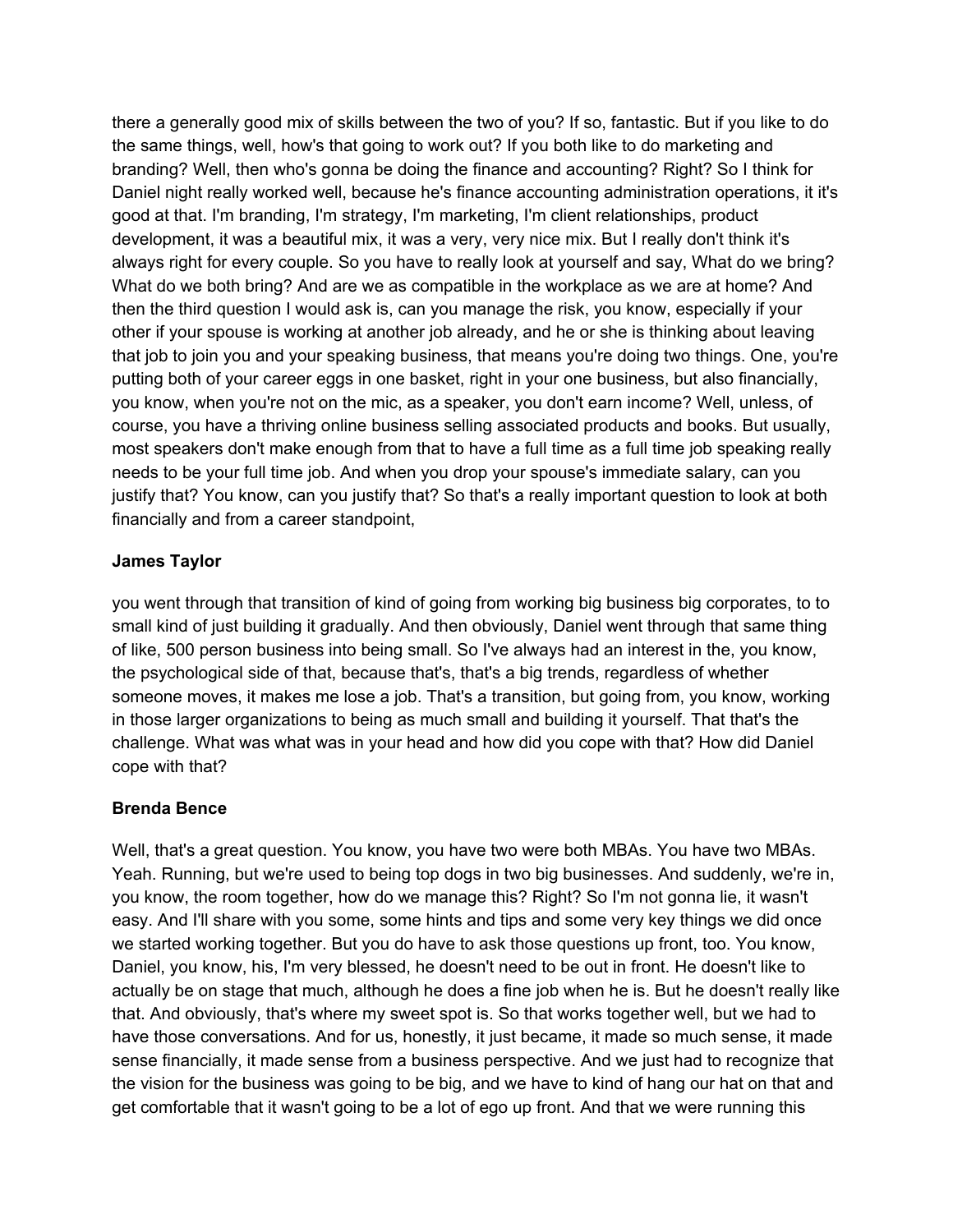business together as partners. And ultimately, it worked out fine. It wasn't easy. I'm not gonna lie. I think at the beginning, it's a bit challenging. And there were some real how tos that we picked up on once we did decide to work together. And we'll

#### **James Taylor**

go through some of those hatches. Just as you're seeing this, there's so many parallels. I know, when I started, my wife and I started our business together. You know, we actually we did a little bit of exercise, we, there was a great company that could incite, who do kind of personality testing and all those, you know, they do all the personality tests. And we actually went to one together because we wanted to make sure because we knew as a couple, we were very well you know, match and everything. But as you say, in business that doesn't always know translate. So we actually went through these, these kind of personality assessments test to look at our different strengths and weaknesses and things. And we were we were pretty fortunate and that we can recognize my I'm most similar to you on being on stage in that way. And speaking and marketing and selling I level that brand branding, whereas my wife, Allison, she is well she's actually adjusting its trade. So she's very used to being on stages in that context. But actually, she's also an attorney, a lawyer. So she is amazing detail or which I hate. So she's so we kind of have that kind of blend. And she's a very good follow up detail type of person. And but even even with us, we also recognize that there was some gaps between both of our skill sets that we needed to fill in. And very early, we had to bring in additional kind of one person, then it became a bit of a team, just to plug those gaps that we just neither of us had, particularly because it was just you just don't have even between just two people, you just don't have those skills.

#### **Brenda Bence**

That's exactly right. No, there was a couple things we could we did similar to you, after about one year of working together. And you know, it was a tough, it was a challenging year, you know, again, we're both going through massive transition, we decided to do take a step further than what you mentioned, we actually hired a coach. You know, I'm a coach, too. So I know the benefits of having a coach. Yeah. And so we decided, let's bring in a coach. So we hired a coach had a beautiful one day off site, just the coach and myself and Daniel, it was a super smart action to take it was a big aha, I think for a lot of a lot of couples that we talked to who are saying they're thinking about doing this, when I say hire a coach, they're like, Ah, ha, ha, that's a good idea. But what that did was a lot of to do a number of things. One was to have an aligned vision. And that was really key. She asked us some powerful questions around what success looks like. And we did it separately, I had my idea of success. He had his idea of success. And what did each person how did each person See it? And then how do we see it together? And through that exercise, James, we had remarkably similar visions. And so whenever I talk to young couples or couples who are thinking about doing this, I'll say, what's your vision? Is that the same as your spouse's, so you need to have that conversation and that we did that. And then secondly, it changed what you just said, understand each other better. We also did individual style assessments with that coach, to help us better understand our work habits and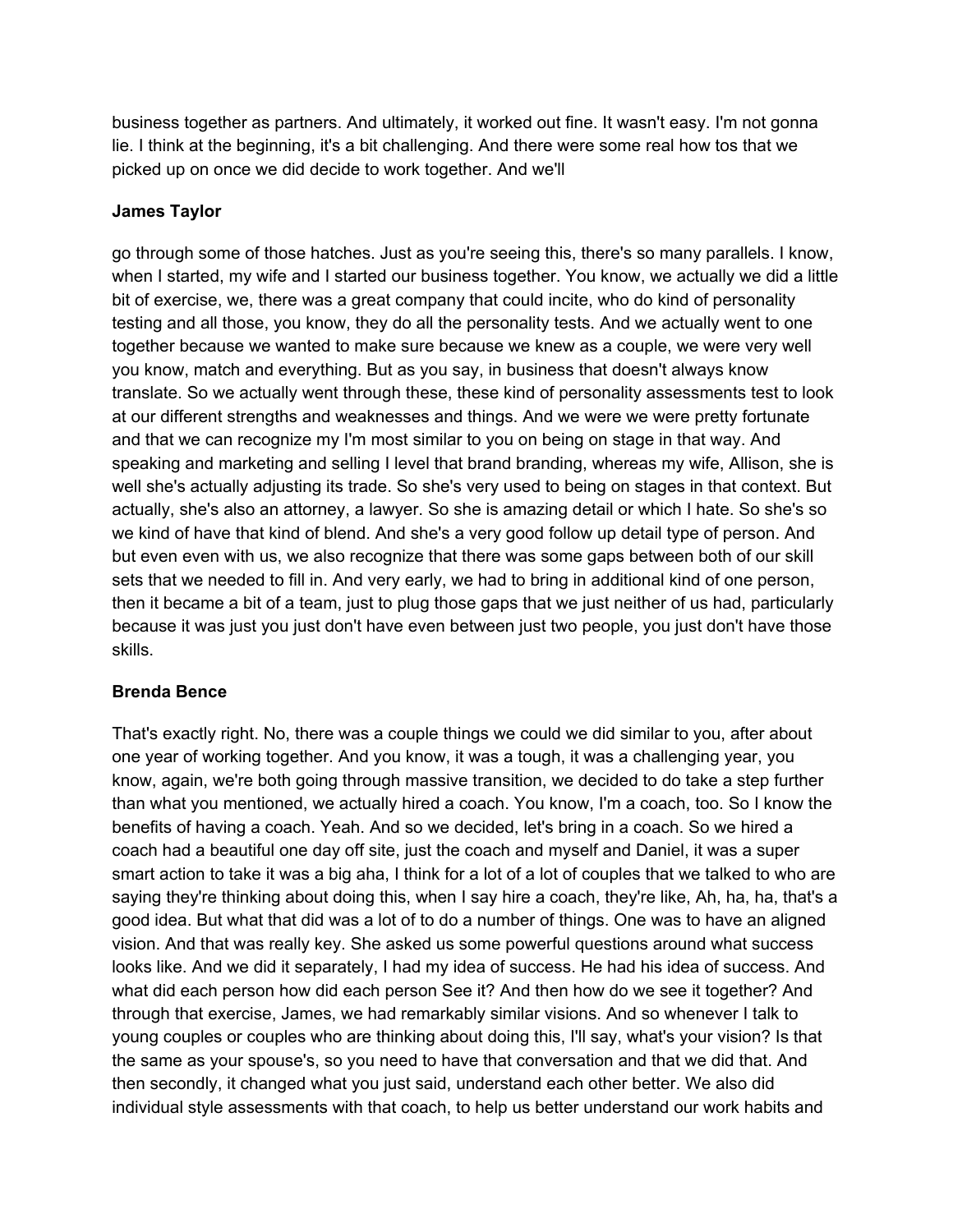behaviors, and just little things, you know, it's funny now, at the time, the things that used to drive us nuts about each other, now that we kind of go up, I get it, okay, it's fine. For example, Daniels very much a night owl. Well, I happen to be a really a morning person, like a really surfy happy morning person, one of those people that you hate to have around in the morning, probably. But by the time Daniel makes it to the office, in the morning, I've been there three to four hours, I'm ready to rock and roll, let's address some issues. Well, he just needs some coffee, you know, and I get that and similarly at night, when Daniel has all sorts of work to do things that he wants to talk about, because he's, you know, he's a late afternoon kind of guy, I'm tired. So we compromise and we talk about things in the late mornings and early afternoons. So you know, things like that you just have to learn each other's styles, what works and what paths

# **James Taylor**

work that essentially I mean, I my top is on creativity and, and I speak a lot about like finding that those optimal times view from a creative sense. You know, when you're When you're at your peak there, and I'm just saying, I've never actually thought about that, in terms of, I know my time is probably more similar to yours. I'm more than morning I kind of have a morning thing and then I actually have a kind of nine 9pm till midnight thing and then afternoons I do my calls and do do the things which may be pushing me less in that way. Whereas Allison, is the opposite way. I like even more like do you like your husband like Daniel was and, and it's it's kind of finding those kind of crossover periods when you're, you're both on in that place.

# **Brenda Bence**

And it's respecting each other, and us respecting each other's nothing's good, nothing's bad, nothing's right, nothing's wrong, it just is. And so you have to learn to expect that. And actually, it works fine. You know, it works fine. We kind of play tag team, when I'm tired at night, I hand it over, and he works on it the morning, I take it back over, so it works fine. So there's another thing that I think is really key that we kind of discovered during that coaching session together. And that was that you're in the business of speaking, you're not a speaker in business. To me, there's a big difference to them, we both really agree on that it is a business. So for us, you know, we are a business people first, and then I'm a speaker, and then he's a partner or whatever. So if you want to succeed, and let's face it, we're the product when we're speakers, the best speakers really understand that we are in the business of speaking. Now, the beauty of that was we had two business leaders that were in the business by two MBAs, you know, really well versed in business. I mean, what a tremendous asset, right? And we wanted to really leverage that to the max. And so our coach really helped us to think about how we could do that. And obviously, the answer is to divide and conquer James and play to your strengths. And think about what each person brings to the table. And I mentioned, Daniel is really good at finance, accounting, IT systems on marketing, branding, plant relationships, etc. And those synergies are fantastic. So how could we leverage them the best? Well, what we decided to do was pull together a system we call pilot in command. And you know, on any plane, you may or may not know this, but there's always two pilots at least. And there's always one that's called the pilot in command. What that means is, the pilots can discuss things back and forth. But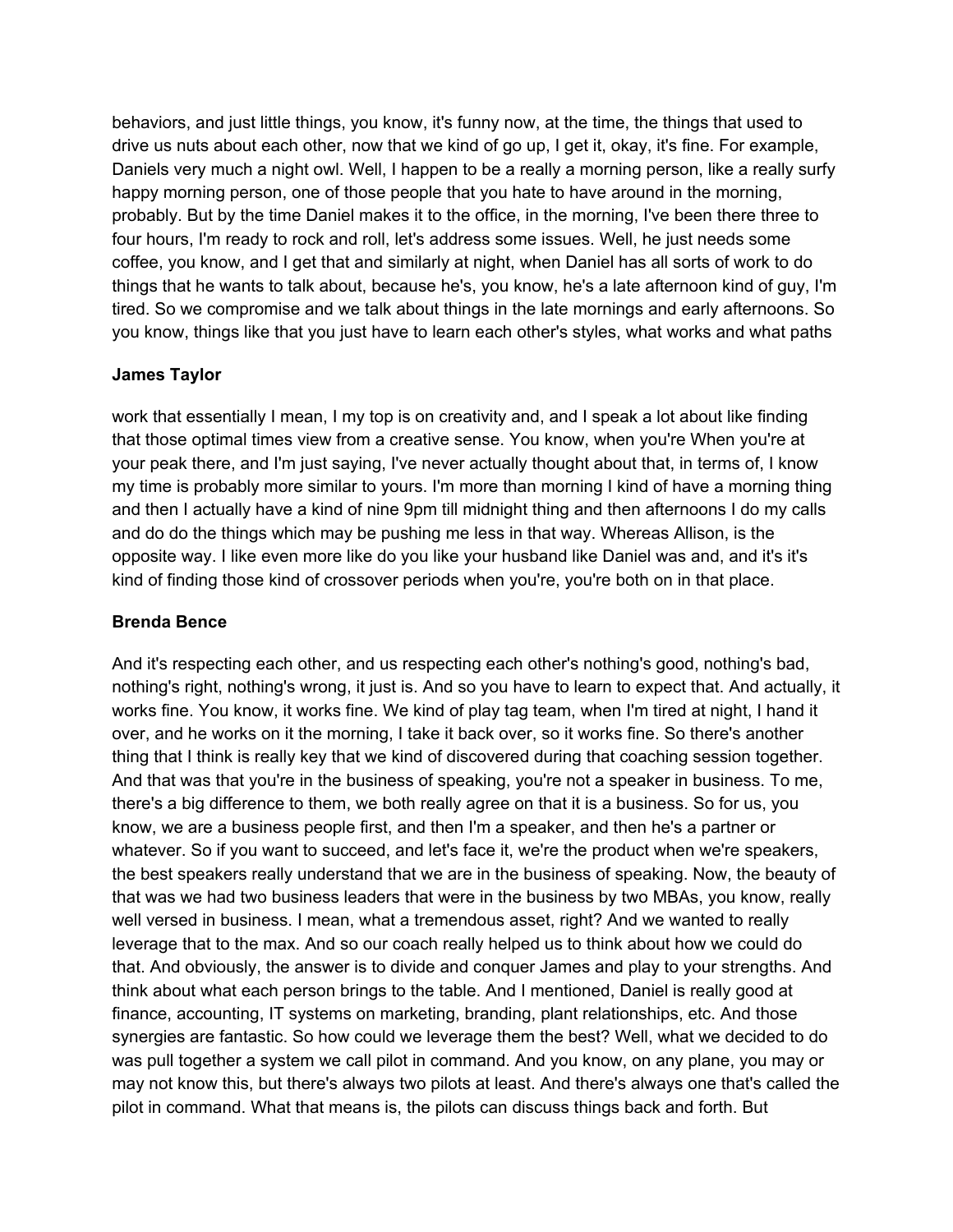ultimately, if there's a crisis, or something has to happen, there's one pilot in command. So what we decided to do is split the business up into the various parts, and each of us would be pilot in command for that particular part. So for example, if it's finance, accounting, contracting, Daniel's very good at legal as well, that type of the keys, pilot and command, another words, we'll discuss it, we'll have a conversation, and we usually agree, but if we can't or cannot ultimately agree, he is the pilot in command for that, and he will take the lead and just make that final decision. Likewise, if it's something related to me, product development, client relationships, marketing, or branding, we'll discuss it always discuss it. But ultimately, if we don't agree, then I will be the pilot in command for that particular topic. And that's how we decide to make decisions. And it works really well. It works really well.

# **James Taylor**

That doesn't. That's that's an interesting subtlety there. Because, you know, you sometimes hear I've heard that that the analogy of the copilot used before, and I never kind of quite got it in that way. Because the way the way you've described because always felt like with a co pilot, well, there's always one person in charge. And then there was the copilot, there was like two co pilots in that way. So you mentioned that that phrase like pilot in command, that person has ultimately no command of that particular part of the of the business. That's, that's interesting, because that's because often when I think about pilots, I think about commercial pilots. actually don't think about like, for example, we had Rob Waldo Waldman, when your fellow speakers on the summit, and then they'll often have a lot at the front, maybe the pilot, and you'll have a navigator, you'll have a navigator and you'll have a weapon, for example, they they're different, completely different roles that they're fulfilling, but they know each of them who is in command of that thing. So that's for me, actually, what you've just said, there is a subtle batch of a powerful shift in my thinking, All

# **Brenda Bence**

right, thanks. Yeah, no, it really is about that. Because we are co pilots. In fact, we have a wonderful photo of ourselves. Well, I think for our 15th wedding anniversary, we've got into a pilot's chairs, we sat side by side and took a great photo of us both being co pilots, right, both of us put their hand on the main, you know, the stick the driver, but but the point is, ultimately, when it comes to those decisions, we have to have one pilot in command for each of those areas. And that works great.

# **James Taylor**

I'm interested in because you obviously, part of the role of being a speaker is you're traveling a lot you're you're going from this conference to this conference. And I'm wondering what kind of what ground rules Did you establish in the early early years as you were going to building what do you do now? So that you can still see each other frankly, cuz you know, I, you know, my wife, Jessie, and she's on the road a lot. And I'll be speaking as when we've, we've kind of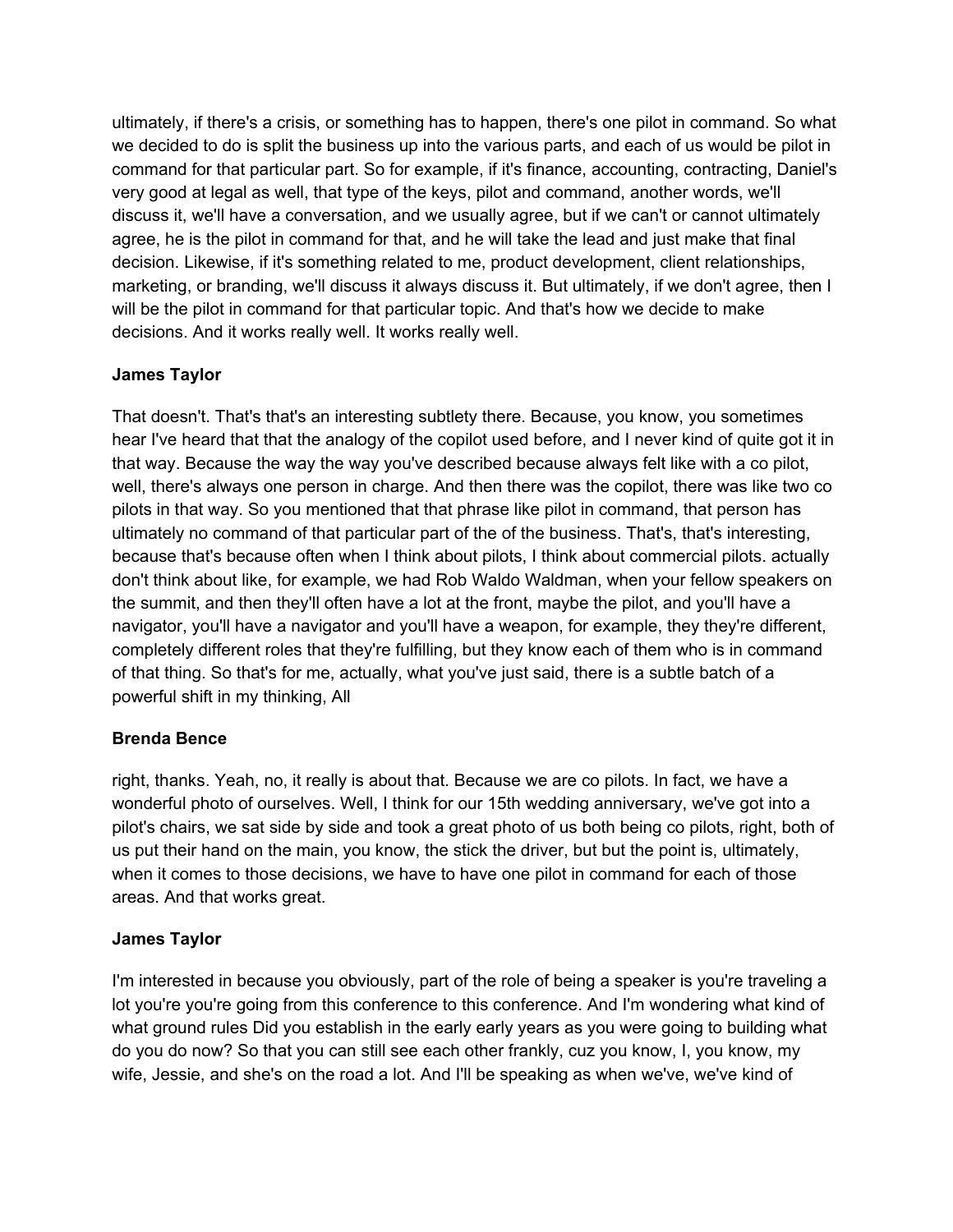worked out our own kind of way of doing it. So, so works for us. But what did you guys work out?

#### **Brenda Bence**

Yeah, well, one of the nice perks, obviously, of working with your spouse is that you actually get to travel together with the business we have where we travel extensively. And so normally, to be honest, normally I travel with an assistant, I always travel with an assistant, but sometimes if it works, he will travel with me. And we usually do it for around three things, there's three different types of situations where we'll have him travel with me, first, if it's a strategic business opportunity, maybe there'll be buyers in the back of a room, he can connect with them while I'm speaking. One of our clients just adores Daniel. And so every time they have me come back to speak at their annual conference, they always say, bring along Daniel bring along Daniel. So you know, he's, he's just really well loved. And so he helps keep that relationship going. So that's an example of when he travel. The other is think and benefit from cost savings, if some reason we decided to, maybe I'm speaking at a conference where it's more for visibility than incomes, give come along, because you can stay in the same hotel room and save money on that front. But then also he can make make some connections and that type of thing. And then thirdly, obviously, to add in a holiday, you know, we want to have some fun. And if it's a place to work, maybe Daniel hasn't been or we haven't been together. Last year, I spoken at a conference, a corporate gathering. And we've never been to the Taj Mahal, either one of us. I've been to India many times, but never the Taj. And so it was in Delhi as a speaking engagement, we said, dun, dun, let's go. So we actually got done, I got done speaking in the afternoon, went right, got up at two in the morning, drove to the three and a half hour drive to Taj and got a photo as with some companies at 530, right in front of cars with another single person near but there was an awesome experience. And that's the kind of thing let's face it, we're in this business for a reason, right? To have the flexibility to have fun to enjoy ourselves and our business together. So it was perfect.

# **James Taylor**

So you start working together? What advice would you give to people who are now couples are now starting to build their business together to ensure not only the the they have, you know, successful in building their business together, but actually successful, ensuring that their marriage also thrives?

# **Brenda Bence**

That's a really important question. James. Look, you know, one of the things we early on, we talked about with how do we separate business and personal lives, that's really important, because when you're running this business, let's face it, it's kind of a 24. Seven, situation with any entrepreneurship running a business, small business. So you have to come to an agreement when you will talk about business and when you won't, you know, some couples, you know, for driving to the we have two offices, one downtown one in a home, actually, we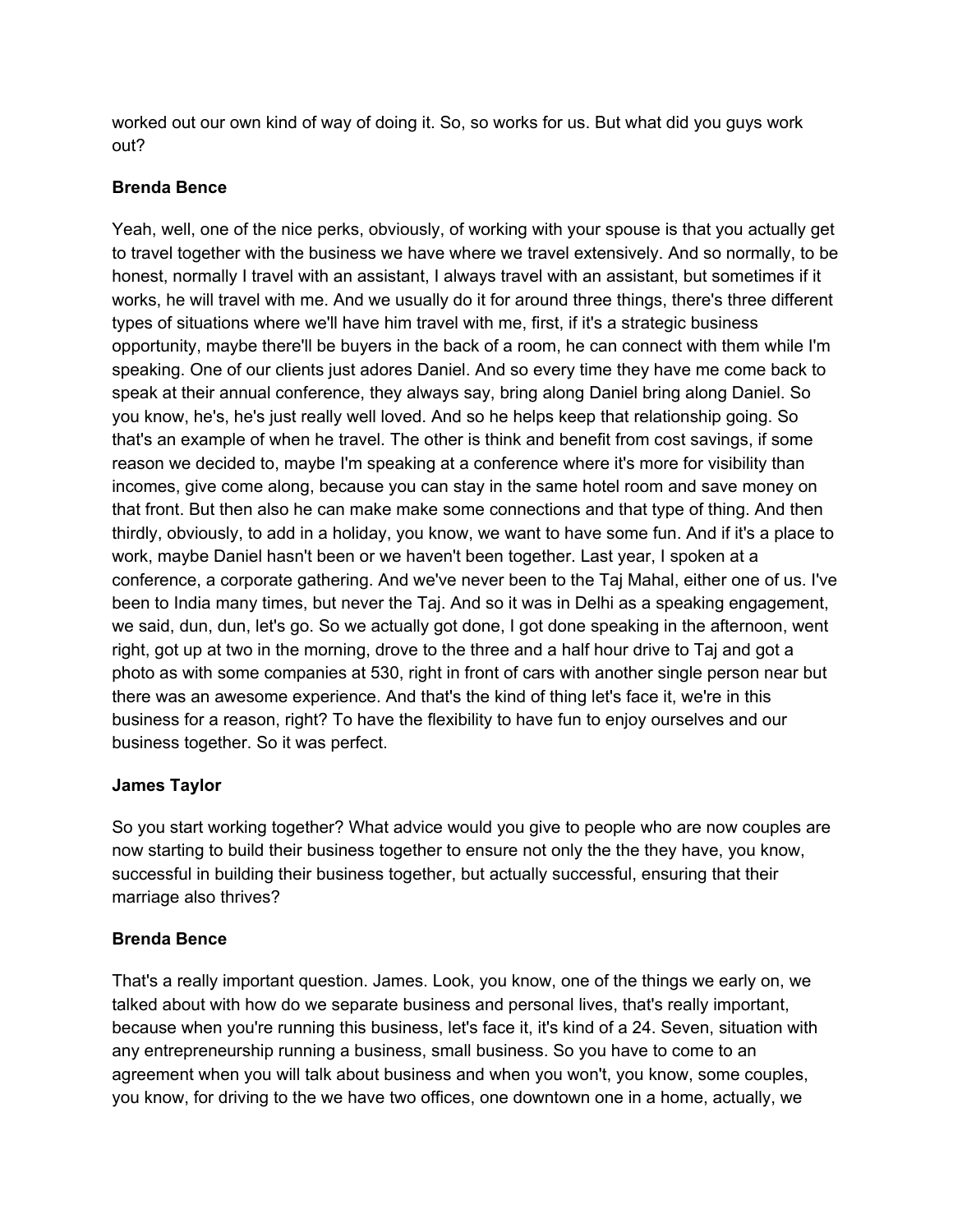have one in our home. So do you drive to your office together? If so, is that work time? Or is that personal time? All right, getting clear on that as a one example, we, when we're working out of our home office, we have a very nice, fully equipped home office, it's on a separate floor from our living quarters. And our we have an assistant that works there with us. And she's actually so she'll have lunch with us every day, she actually asked us not to talk business at lunch. So that's a good reminder, you know, things like that, we have to just be really cautious about that. So finding the separation between business and personal. I think the way to help do that, too, is the second point I have here, James to share with you is give yourself space. You know, I've always said the secret to a successful marriage is separate bathrooms. I agree with you on that. Yeah. And the secret to success of our working together has been separate offices, separate working spaces, you know, some people can do it. We know a couple of very good couple, they've been working together for years, and they sit in the same room every day and work together. I admire that that's not us, we know ourselves and we prefer otherwise. So really thinking about that. So just as a couple of thoughts about how to make sure you really know when it's business and when it's personal, and how to separate in when necessary.

#### **James Taylor**

I mean, that is is so fundamental. I mean, we we actually have a home here in the UK that we have, we actually have a on our property, we have a separate office building, which I'm speaking from today. And we talk business in here. We do all our stuff there. But actually when we go over to the house, with exception we were talking about stuff in the living in the kitchen and having discussions there. We don't really we have quite quite a strong divide. And there's often I'll make a note of something I'll write it down and I'll bring it in when we're actually and and that's just true. You know that that works for us. But that's not to say that that works works for everyone, but I agree there's that there's that sense of ensuring that you have that space in your life. Otherwise, it could just completely absorb you and your marriage, your worksite.

# **Brenda Bence**

What's so important is so so I think if you had thought that I have, it's not so much about, it's more about respecting and honoring the spouse and the role that the spouse play in this business. You know, one of the things some of the things we've also done, not just for business and for the marriage, but both of us get into mastermind together. speakers have a lot of masterminds speakers have a lot of conferences, we have even this one, right, international speaker summit, we have all these opportunities for self development. But we have to think about us as a pair us as a team, and how are we developing as a team in the business. So we have the mind, when other in the face of people who are similar, like they're working with relatives, working with spouses, that's really important to reach out and have that kind of support. Another thing I say is make sure your spouse is active in the industry to if if he or she wants to, for example, been very active in the industry. He's engaged in our local Asia Pacific Speakers Association. And in fact, funny, everybody is a member. But of course he's not. He's not the first. So he's been asked several times. And he's really good at it. People really enjoy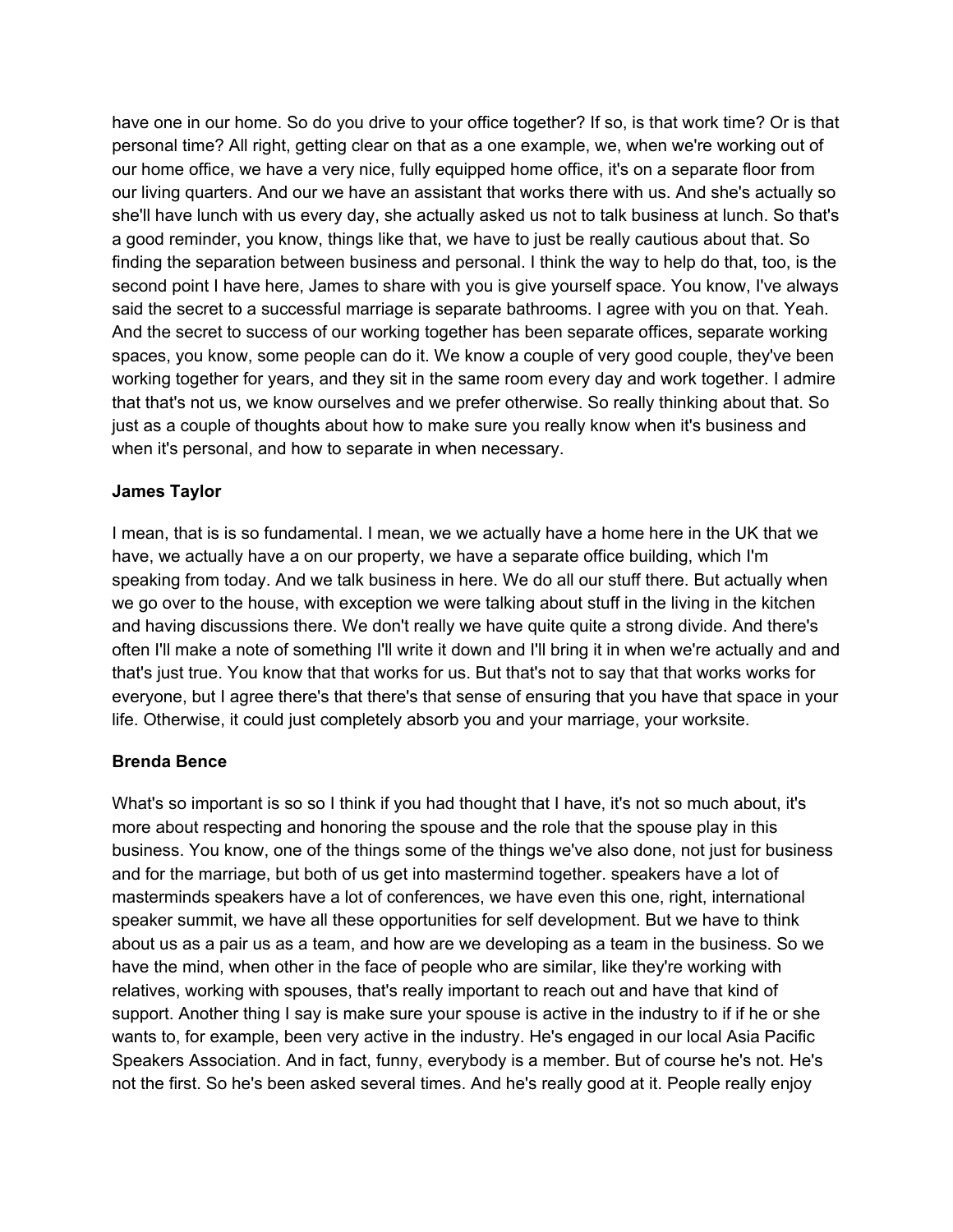learning a lot from how he manages the back office, but making sure your spouse is active issue. I think that's really key. It's not just about the speaker, that's, that's really fun.

# **James Taylor**

Well, I mean, this has been so fascinating, just kind of hearing about the relation building your business with your partner, I want to kind of come on to maybe some of the some of the more mundane things. I spoke about travel a little bit earlier. But what is in your speaker bag, what is in that bag that you carry with you to all of your speaking engagements that you never leave home without, there's always packed in and pretty much always ready to go.

# **Brenda Bence**

Well, I have a one day of 510 days to test ready to go. Okay, so they're ready to go as much as you know why spend all that time? I think so? Well, I think there's a few things. One that makes some people laugh is I always carry a pair of balls. And at the end of the day, I'm standing on your feet, I sit down and roll them underneath my feet look fantastic. It's like homemade foot massage. So I'm not going to take along, I also put along gym clothes, even if you open because you know what it is you open up there in the suitcase, she passes my gym clothes, that's a good reminder, I gotta get up, I've got to get out there and surfing, I've got to get out there, even walk around the block, whatever. And I'll carry super healthy snack to like vegan snack bars, things like that. I try not stare at you careful as I travel so much internationally. But getting caught with and I've gotten caught with an apple going into the United States forgot to get people on the plane and you gotta be careful, even like thrown in the slammer for that. Same with raisins and Australia caught one during Australia into Australia carrying razors they do not take kindly to that they have to be a little cautious. But I like to take my healthy food with me healthy food and a pair of golf balls. and simple.

#### **James Taylor**

But that's I know you and I were to discussion before about like obviously you'll fly in the day before two days before your your speaking engagement. And and and this is not the same for every speaker I speak to but in your case you don't like doing the the meet and greet thing of that often happens the evening before when everyone's kind of getting together. There's drinks with restaurant somewhere that drinks at a bar, you're not keen on that.

# **Brenda Bence**

I don't I consider it part of my most important instrument is throat care, right? I've got to take care of my voice. That is if I don't have that I'm not earning a living so and now if I don't earn a living that means a lot of people in our company don't are living. So that's really a sense of responsibility I have so I don't join the night before now. I don't drink alcohol the night before. I don't like being loud rooms where you have to yell at some What a beautiful way to destroy your voice the night before speaking engagements. So cops are great about it. I tell them that if you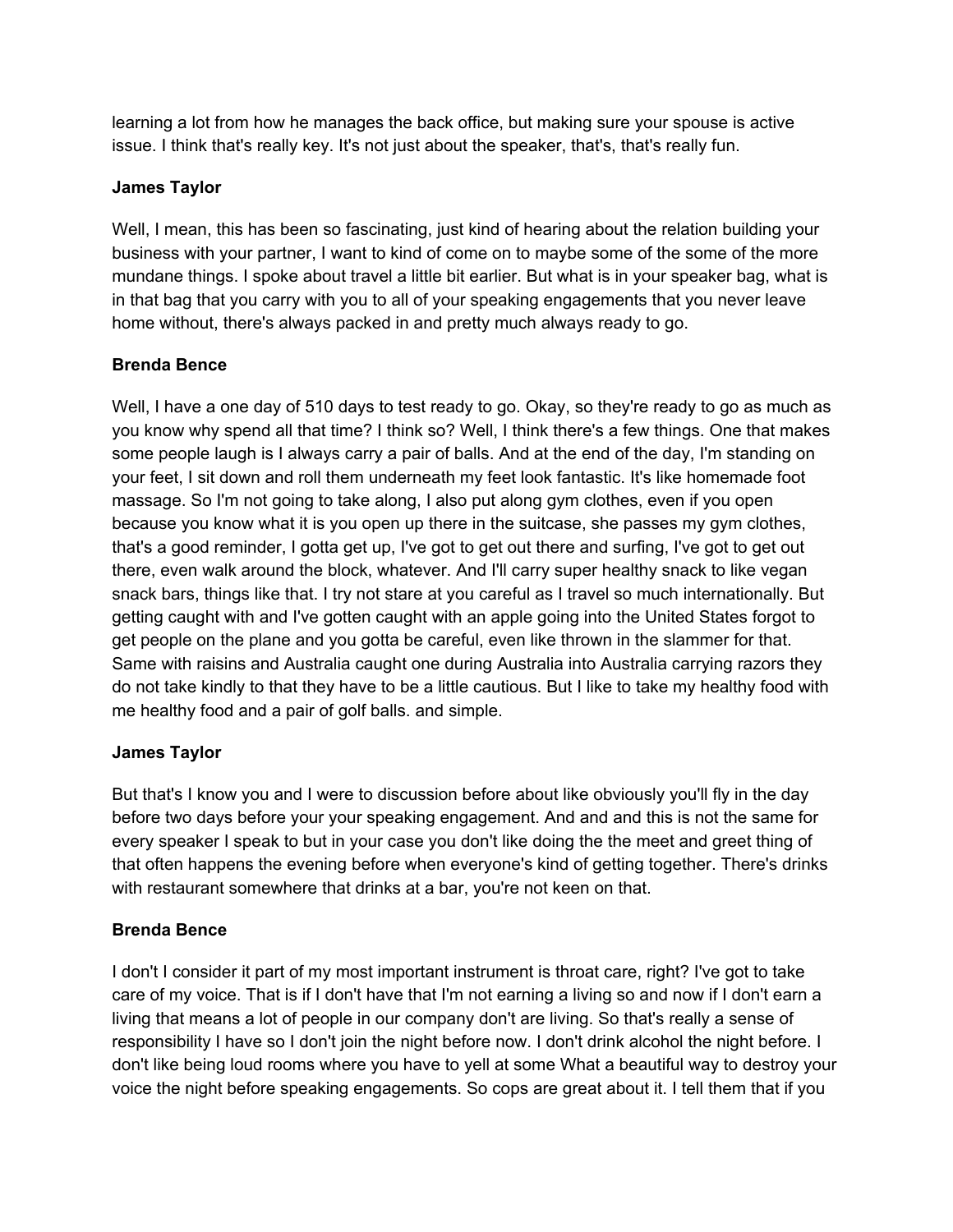want they want to know that I'm protecting their voice. They're very understanding if there's something night after I'm speaking, let's go out let's have some fun. And there's totally respectful of that. I've never had a problem with it. But I do I've done throughout the night before. Yeah, not turn up for drinks.

# **James Taylor**

And you you also gave me a great tip which I've started doing now and one is what because whenever I travel, often if my wife's traveling with me She always has a humidifier.

# **Brenda Bence**

For for the room, either the little small ones that you can get just insured depending on where you're traveling in the world. And I know you and I have spoken about you know the power and you told me a tip you said actually many hotels now we'll have them available and you can just call ahead and ask them to do have it in the room. And Paula had I asked for humidifier Now remember, I'm basing Singapore humid all the time or come to Thailand a lot with little place in Thailand. I'm in hot, humid environments all the time. So for me has humidifier in dry places I knew Denver or Seoul or places like that where it's really dry and winter time. Absolutely co-head, let them know you're welcome humidifier. Actually many hotels, you call up the shop, they'll have a huge amount of problem, letting them know that you need a certain level of humidity. It's good about that. Yeah,

# **James Taylor**

I used to give me another great tip, which was something you do whenever you check into your hotel room, you basically empty the minibar or have it have the minibar empty before for you in the room. And you go out and you just go out to the liquor store somewhere, or have your system go out and you just stock it with fresh fruit, water, healthy stuff, basically.

# **Brenda Bence**

I don't even dump it out myself. Usually I call in advance and ask them to have it empty by the time I show up. Because you know, you just come off with long flight that snicker bar looks awfully and do that, right? So no actually call in advance and ask them to clean out the menu bar. I show up and they're still there build they'll come right away and claim it out. Actually, it's not that unusual. I think most people must be doing it. Because when I ask usually they go right away. Okay, no problem, and they clear it out. So

# **James Taylor**

what about any online resources or tools or apps you find useful for yourself as a speaker, as you're traveling all the time, you're out there marketing and selling and and supporting the many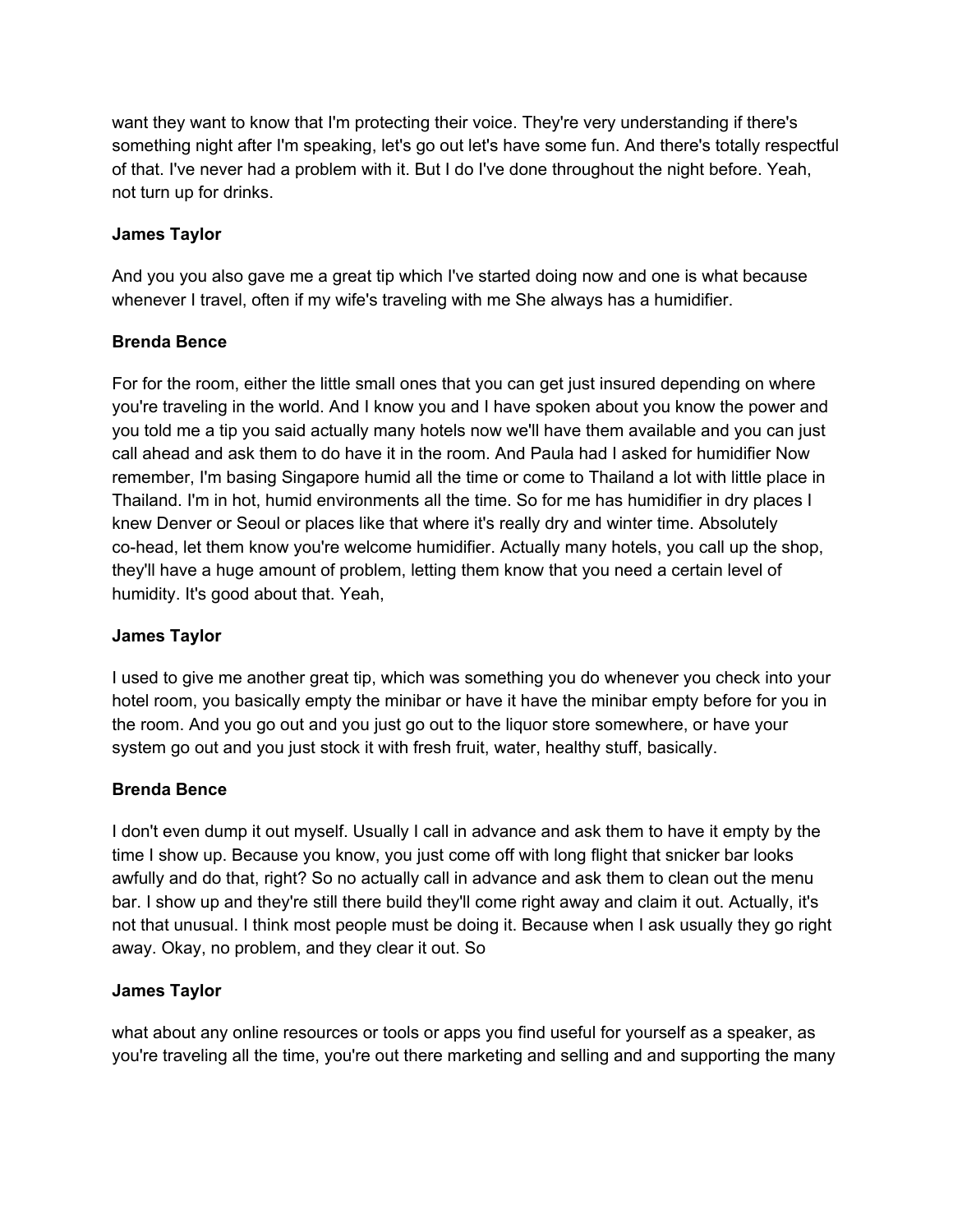leaders that you work with as well in in business? Are there any online resources or tools apps that you find particularly useful? Do you

# **Brenda Bence**

know not so much apps, I'm a big fan of Well, I do certain things like offer clones, which is like a scanning technology where I can scan receipts, for example, that I've taken and send them to the accountant right away, it gets taken care of, I can have my expense report ready. By the time I have little things like that I'm very helpful for office when I use a lot. I also am on TripAdvisor, I actually have about 120,000 readers on TripAdvisor. So I'm a lot of going in on that. It's a great way to find out the nearest x the restaurant, the nearest you know, hotel, whatever, that's kind of a nice thing to do. But the other thing that I do is actually I I like to do in exercises. So there's some great, not much app, YouTube videos on how to do real good and room exercises, without needing to have a lot of materials. You know, your use, you get real creative with what you have use your suitcase. It's up and down and do your there's a lot that you can do. And there's literally fun things out there like that. If you know, you know what it is like in the morning, your day have a big difference. You fake it and run into people looking horrible. In the mornings as she went to the gym. Let's face it, right? It's not exactly the image we have a bunch of hurt. So often I'll just do those in romex just grabbing you do with some fun, do some tricep gets on the bathtub, things like that. You'd be surprised what you do when you make shift with it. It's fun for or order trainer, a hotel to the personal trainer, she's going to work. You're working on your

# **James Taylor**

next book just now as well. And and that's why sometimes if people know sometimes the signal get a little bit constrained and everything because to the power of the web we are you're in Thailand, today I'm speaking to you from Scotland, the Highlands of Scotland. So you sometimes have to kind of bear with these things. But I want to ask you a question about a book, what would what would be the one book that you would recommend to people to read out read and it could be related to speaking. Or it could be related maybe to your topic you speak out which is that the interconnection between branding and leadership?

# **Brenda Bence**

Well, for stickers like that, I'll just say one of my latest books, called leading new and it's about the power of worship, and to lead ourselves effectively. That said, I have a, you know, an offer I want to offer to the speakers listening with this, that I have a book that I created called smarter brands without breaking the bank chains. And this is when I started out this business, I went from having big pockets millions of dollars to run the about literally a billion dollar business because that's what I did. I was in the corporate world, to suddenly, you know, not empty pockets, but I didn't want to spend all my hard earned cash and savings, building my business. So actually, when I took all those learnings that I've had from all these years, working with big businesses and building big brands, find them to individuals, myself, the leader, help other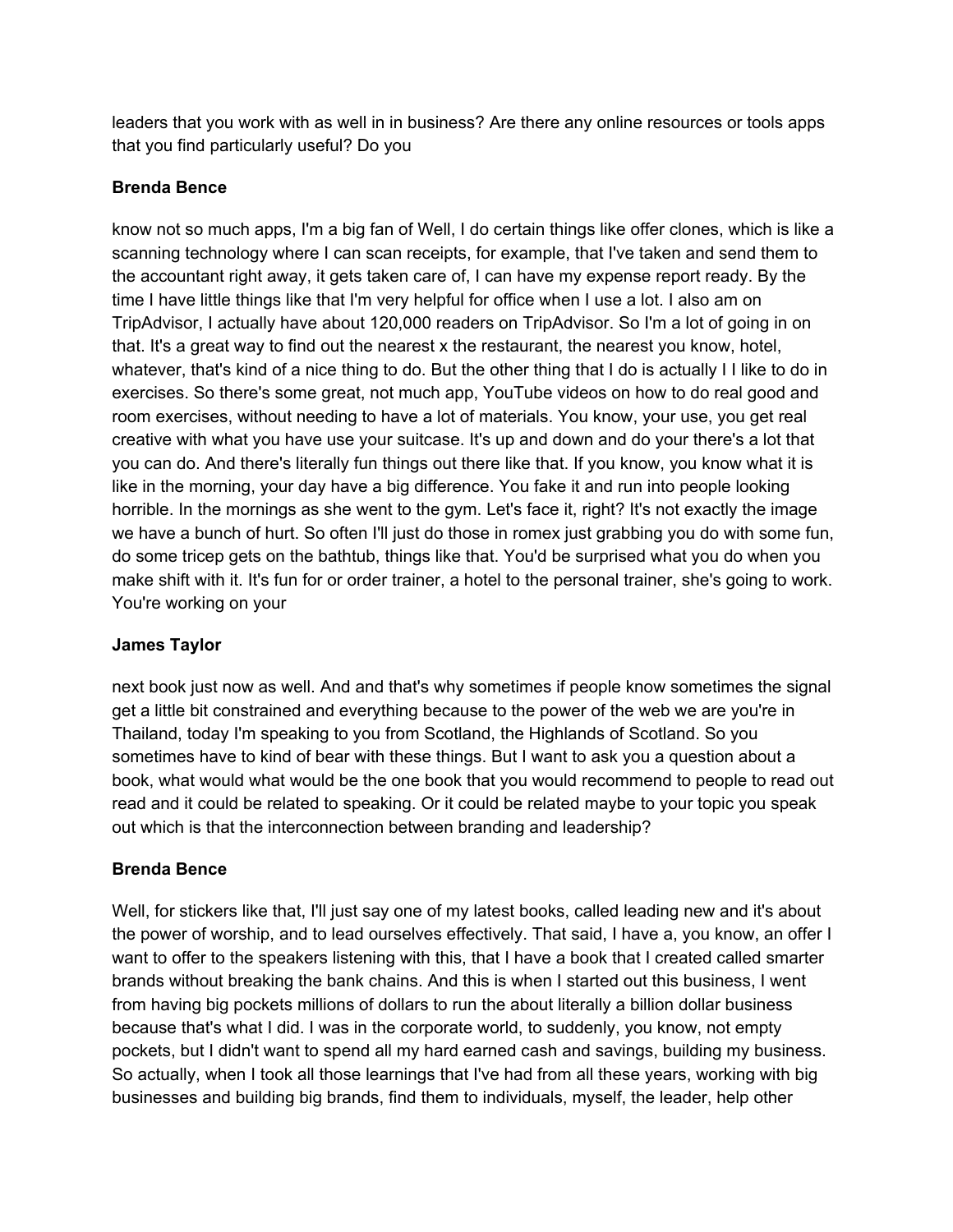people do the same for smarter branding without breaking the bank. Super simple, pretty short. It's really packed full of information and all those great learnings How do you lie to ourselves as owners of small businesses?

# **James Taylor**

I've got a final question for you, Brenda. Let's imagine you woke up tomorrow morning, and you had to start from scratch. So you have all the tools of your trade or the knowledge that you've acquired. You have thankfully, you have your husband with you, as well. So used to the deal to get there. But you know, no one, no one knows you, you have to restart. How would you restart?

#### **Brenda Bence**

First thing I would do is the first thing I did when I started this business, pick a lane, pick a lane. You know, as a speaker, too many people talk on the same topic. And it sounds like there's a lot of overlap. But it doesn't have to be that way. Pick a lane meaning find your positioning in the market that's unique to you and a specific need, both functional and emotional, that you can meet, and then get, just dive into it. You know, live it, breathe it, eat it, that is your specialty, that's your passion, love it and live it. And that kind of shine to clients get it. They sense it, they love it, too. And they'll follow and they'll hire you again and again.

#### **James Taylor**

Well, Brent has been an absolute pleasure speaking to you today. Thank you so much for coming on the summit and sharing your knowledge and your wisdom. It's really been fascinating, just having this this conversation today. And we're going to have all these links here. We'll have a link to your site as well. So we will be able to go on there and find out more about you and and your other products and programs you have obviously have your executive coaching that you do as well. But thank you so much. I'm gonna let you get away. continue writing on your book finish that book. I look forward to reading it when it's released.

#### **Brenda Bence**

Hey, thanks, thanks. It's a great time to talk with you today. I appreciate very much all the best. And

#### **James Taylor**

Today's episode was sponsored by speakers you the online community for speakers and if you're serious about your speaking career then you can join us because you membership program. I'll speak as you members receive private one on one coaching with me hundreds of hours of training content access to a global community to help them launch and build a